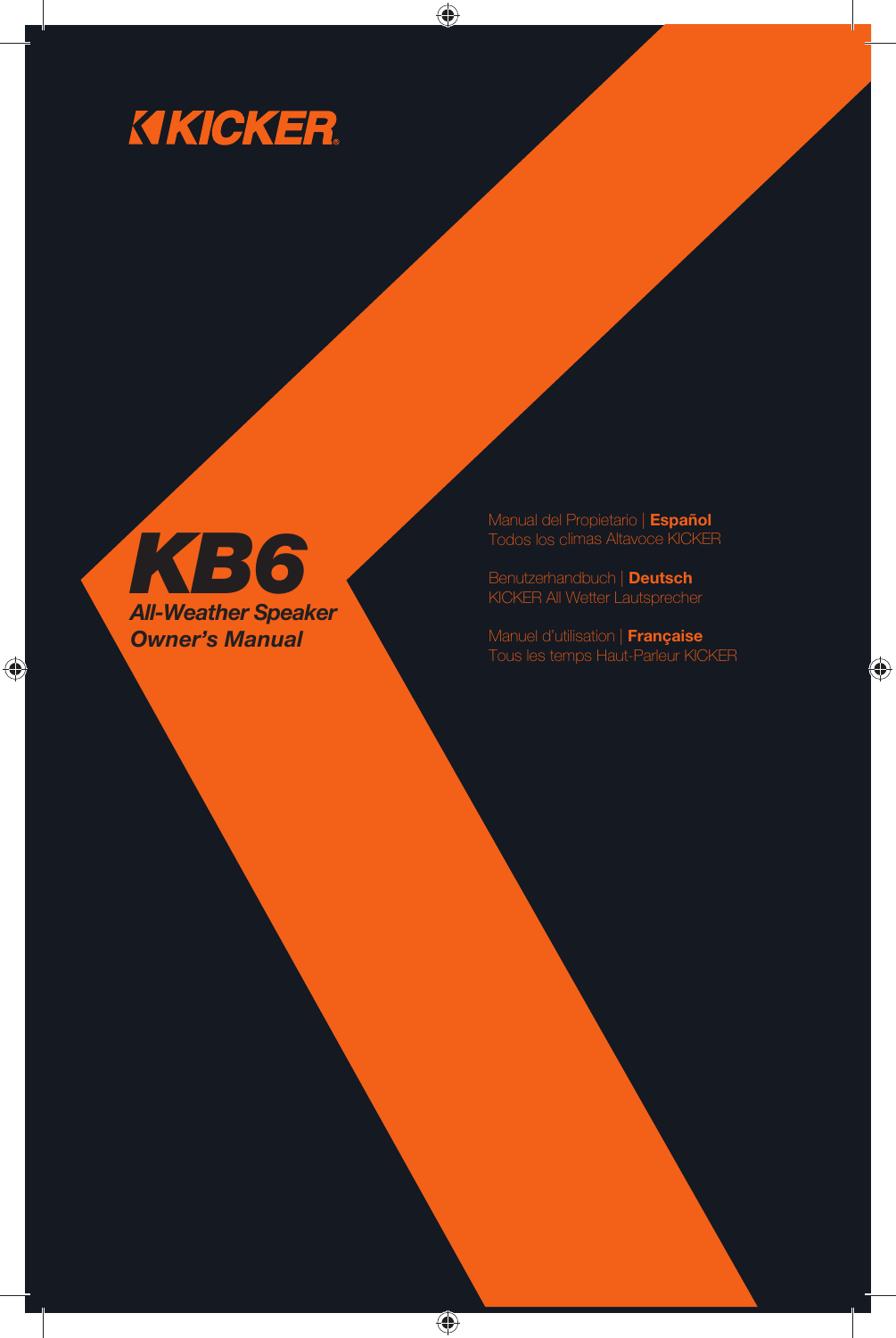| <b>KIKICKER.</b>          |  | <b>KB6 All-weather enclosure</b><br><b>Owner's Manual</b> |  |
|---------------------------|--|-----------------------------------------------------------|--|
| <i><b>MODEL:</b></i>      |  | KB6                                                       |  |
| Authorized KICKER Dealer: |  |                                                           |  |
| Purchase Date:            |  |                                                           |  |
| Serial Number:            |  |                                                           |  |

The Kicker KB6 all-weather enclosure is specifically designed for mounting in the open-air. Its weather-resistant, UV-treated enclosure and ability to produce clean and crisp sound over long distances make the KB6 ideal for many outdoor applications. It may be mounted vertically or horizontally, and the mounting bracket can be angled for the optimum firing direction. Find the best location for stereophonic sound and, if necessary, add more KB6 all-weather enclosures to the system to help distribute and balance the sound. The KICKER badge on the grill may be removed, rotated and reattached to stay oriented with your mounting location.

# *SPECIFICATIONS*

| <b>Model:</b>                           | KB <sub>6</sub>                 |
|-----------------------------------------|---------------------------------|
| Speaker Design                          | 2-Way                           |
| Woofer Size [in, cm]                    | $61/2$ ", $16.5$                |
| Horn Loaded Compression Driver [in, mm] | $2" \times 5", 5.1 \times 12.7$ |
| Rated Impedance $[\Omega]$              | 8                               |
| $DC$ Resistance $[\Omega]$              | 6.8                             |
| Power Range [Watts RMS]                 | $6 - 75$                        |
| Peak Power Handling [Watts]             | 150                             |
| Sensitivity [1W, 1m]                    | 90                              |
| Effective Frequency Range [Hz]          | $55 - 21k$                      |
| Height [in, mm]                         | 11", 279                        |
| Width [in, mm]                          | 8 1/8", 210                     |
| Depth [in, mm]                          | 8 1/8", 210                     |
|                                         |                                 |

♠

**Note:** All specifications and performance figures are subject to change. Please visit **www.kicker.com** for the most current information.

#### *INSTALLATION*

**Mounting:** Choose a dry, structurally sound location to mount your KICKER KB6. Make sure there are no items behind the area where the screws will be driven. After determining the best mounting locations, carefully check the areas where the mounting hardware will be placed. In most vehicle applications, the best mounting position for your new KB6 enclosure is as far away from the listening position as possible, with the speakers facing toward the listening position. In the home environment, the KB6 can easily "rock-out" from eight to twenty feet away from, and facing towards, the listening area. Custom mounting locations may require more preparation, work and different mounting hardware. If the mounting location requires you to cut metal, avoid structural metal, sewer lines and braces. Make sure the speaker will not interfere with the vehicle's mechanisms or the party you are throwing out on the back patio. You are solely responsible for safely mounting the KB6.

♠

**2**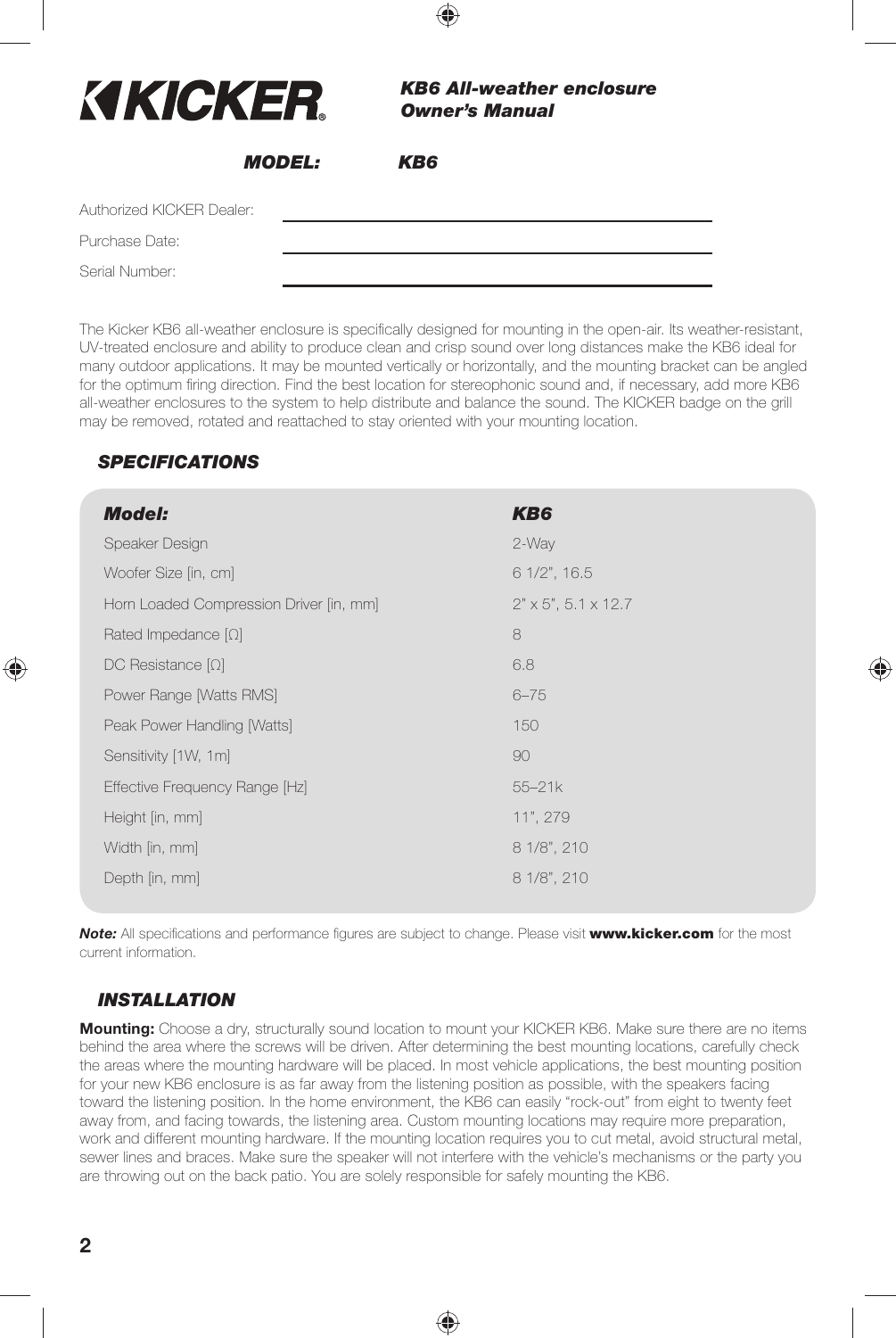



**Unscrew the locking knobs on both sides of the speaker mounting bracket.**



**Use the mounting bracket as a template to mark the mounting holes on the mounting surface. Make sure there is adequate room to tighten the locking knobs on both sides of the mounting bracket before you pre-drill the mounting holes. Use a 7/64" (2.5mm) drill bit when using the supplied black coated stainless steel mounting screws, then screw the mounting bracket to the mounting surface.**

⊕



♠

**Position the KB6 enclosure, loosely fasten the locking knobs, adjust the angle of the speaker and then tighten the locking knobs once you have the desired listening angle.** 

If the supplied hardware is not applicable to your installation, some other means of securely attaching the speakers to the vehicle or mounting location must be used. The threaded inserts on the top, bottom and back of the KB6 are 1/4"- 20 (.25 inches in diameter, 20 threads per inch), and may be used with other mounting systems to customize your installation. You are solely responsible for securely fastening the enclosure.

**3**

◈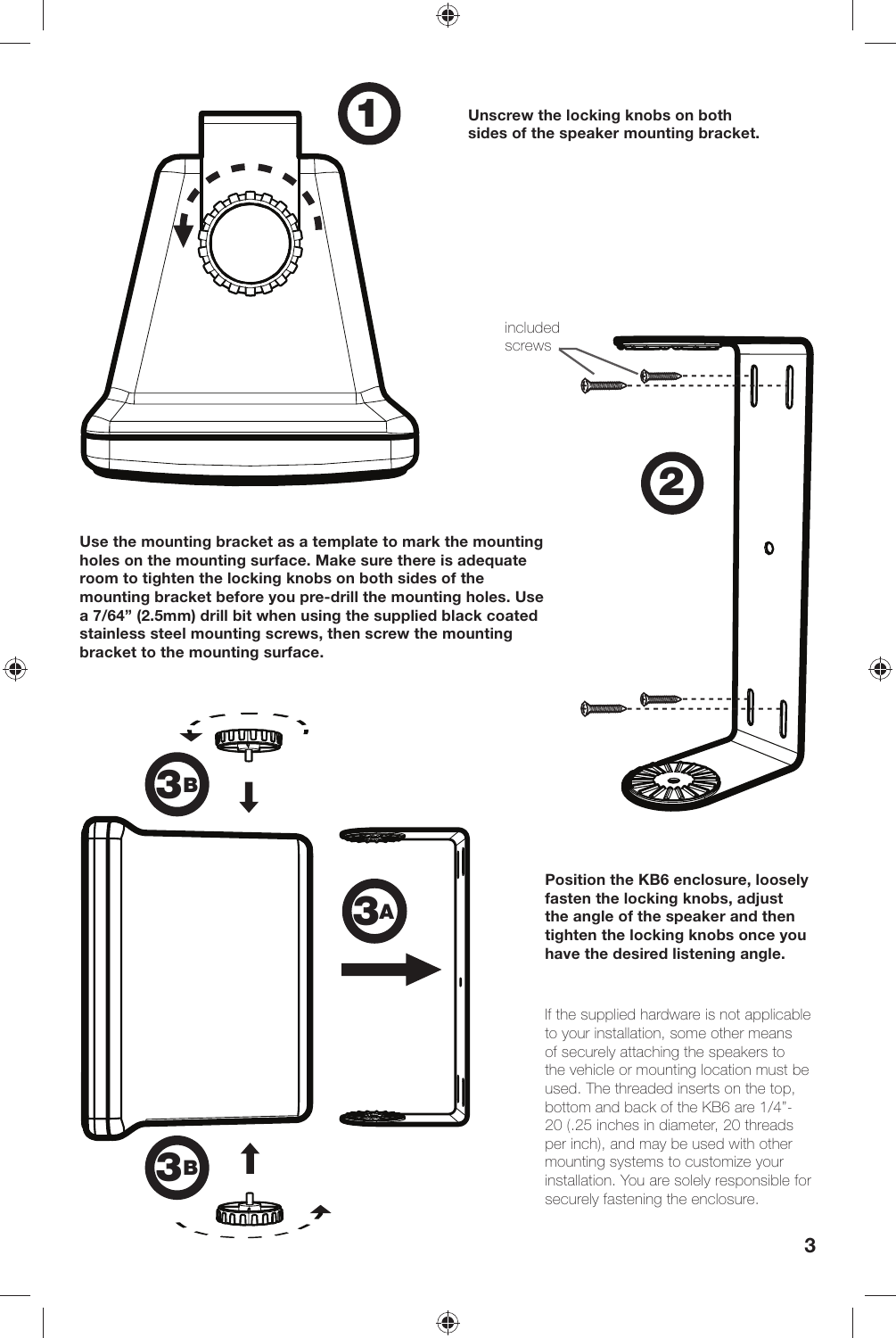**Wiring:** If pre-existing speaker wiring is not available in your desired mounting location, it may be necessary to run the wire through the wakeboarding tower, attic in your home or along the wall in your dorm. The speaker wire should be kept away from sharp edges to avoid the possibility of getting pinched by moving mechanisms, and out of the way of people. If you must drill a hole to run the speaker wire through any location, be careful not to drill into other wiring or existing mechanisms. Any time a wire is run through a hole, it is necessary to insert a rubber or plastic grommet to protect the wire from damage. Check your local building codes for the necessary procedures and precautions for running low voltage wiring in your building.

Once the speaker wiring job is finished, plug the speaker wires securely into the spring-loaded, positive and negative speaker terminals on the back of the KB6 enclosure. You may want to remove the mounting bracket to get a clear view of the terminals. Maintain proper polarity between all KB6 speakers. The other end of these wires connect to your source unit or amplifier in a similar manner, observing proper polarity.



**Bookshelf:** The Kicker KB6 enclosure speakers can be used as bookshelf speakers. Rubber feet are provided for this type of application. Remove the two locking knobs and then the mounting bracket from the enclosure. Attach the rubber feet, reattach the bottom locking knob and adjust it until the desired angle is achieved. We recommend starting with the speaker at a level angle.

♠



If you have any questions about the installation of your Kicker KB6 enclosure speakers, see the Authorized Kicker Dealer where you made your purchase. Please E-mail support@kicker.com or call Technical Services (405) 624-8583 for specific or unanswered questions.

♠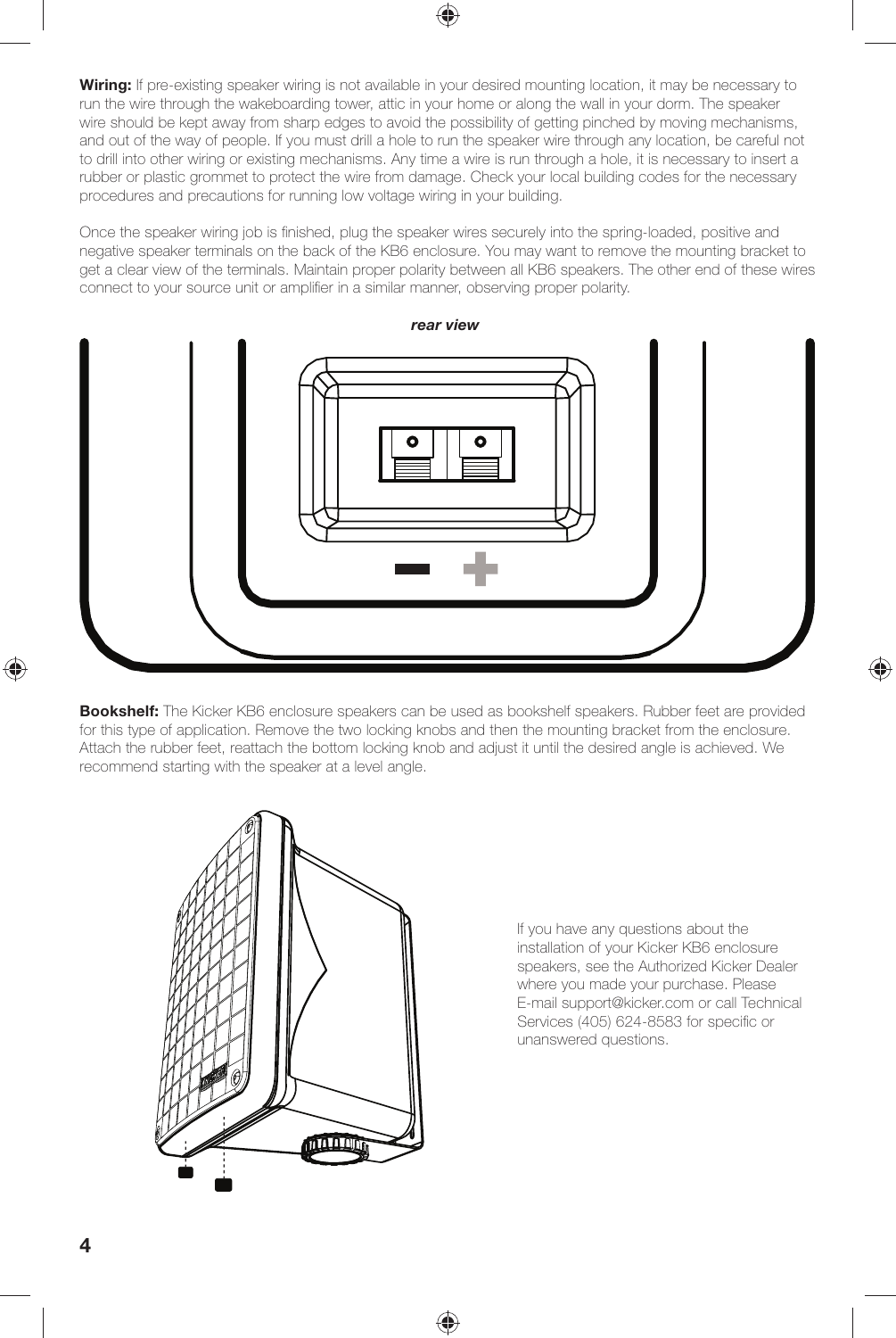

WARNING: KICKER products are capable of producing sound levels that can permanently damage your hearing! Turning up a system to a level that has audible distortion is more damaging to your ears than listening to an undistorted system at the same volume level. The threshold of pain is always an indicator that the sound level is too loud and may permanently damage your hearing. Please use common sense when controlling volume.

When purchased from an Authorized KICKER Dealer, KICKER warrants this product to be free from defects in material and workmanship under normal use for a period of ONE (1) YEAR from date of original purchase. If this product is identified as "Refurbished" or "B Goods", the warranty is limited to a period of THREE (3) MONTHS from date of original purchase. In all cases you must have the original receipt. Should service be necessary under this warranty for any reason due to manufacturing defect or malfunction during the warranty period, KICKER will repair or replace (at its discretion) the defective merchandise with equivalent merchandise. Warranty replacements may have cosmetic scratches and blemishes. Discontinued products may be replaced with more current equivalent products. This warranty is valid only for the original purchaser and is not extended to owners of the product subsequent to the original purchaser. Any applicable implied warranties are limited in duration to a period of the express warranty as provided herein beginning with the date of the original purchase at retail, and no warranties, whether express or implied, shall apply to this product thereafter. Some states do not allow limitations on implied warranties; therefore, these exclusions may not apply to you. This warranty gives you specific legal rights; however you may have other rights that vary from state to state.

#### **WHAT TO DO IF YOU NEED WARRANTY OR SERVICE:**

Defective merchandise should be returned to your local Authorized Stillwater Designs (KICKER) Dealer for warranty service. Assistance in locating an Authorized Dealer can be found at www.kicker.com or by contacting Stillwater Designs directly. You can confirm that a dealer is authorized by asking to see a current authorized dealer window decal.

If it becomes necessary for you to return defective merchandise directly to Stillwater Designs (KICKER), call the KICKER Customer Service Department at (405) 624-8510 for a Return Merchandise Authorization (RMA) number. Package only the defective items in a package that will prevent shipping damage, and return to:

#### **Stillwater Designs, 3100 North Husband St, Stillwater, OK 74075**

The RMA number must be clearly marked on the outside of the package. Please return only defective component systems. The return of functioning items increases your return freight charges. Non-defective items will be returned freightcollect to you. For example, if a subwoofer is defective, only return the defective subwoofer, not the entire enclosure. Include a copy of the original receipt with the purchase date clearly visible, and a "proof-of-purchase" statement listing the Customer's name, Dealer's name and invoice number, and product purchased. Warranty expiration on items without proof-of-purchase will be determined from the type of sale and manufacturing date code. Freight must be prepaid; items sent freight-collect, or COD, will be refused.

#### **WHAT IS NOT COVERED?**

♠

This warranty is valid only if the product is used for the purpose for which it was designed. It does not cover:

- o Damage due to improper installation
- o Subsequent damage to other components
- o Damage caused by exposure to moisture, excessive heat, chemical cleaners, and/or UV radiation
- o Damage through negligence, misuse, accident or abuse.
- Repeated returns for the same damage may be considered abuse
- o Any cost or expense related to the removal or reinstallation of product
- o Speakers damaged due to amplifier clipping or distortion
- o Items previously repaired or modified by any unauthorized repair facility
- o Return shipping on non-defective items
- o Products with tampered or missing barcode labels
- o Products with tampered or missing serial numbers
- o Products returned without a Return Merchandise Authorization (RMA) number
- o Products purchased from an UNAUTHORIZED dealer
- o Freight Damage
- o The cost of shipping product to KICKER
- o Service performed by anyone other than KICKER

# **HOW LONG WILL IT TAKE?**

KICKER strives to maintain a goal of one-week service for all acoustics (subwoofers, midrange drivers, tweeters, crossovers, etc) returns. Delays may be incurred if lack of replacement inventory or parts is encountered. Failure to follow these steps may void your warranty. Any questions can be directed to the KICKER Customer Service Department at (405) 624-8510. Contact your International KICKER dealer or distributor concerning specific procedures for your country's warranty policies.

♠

P.O. Box 459 • Stillwater, Oklahoma 74076 • USA • (405) 624–8510



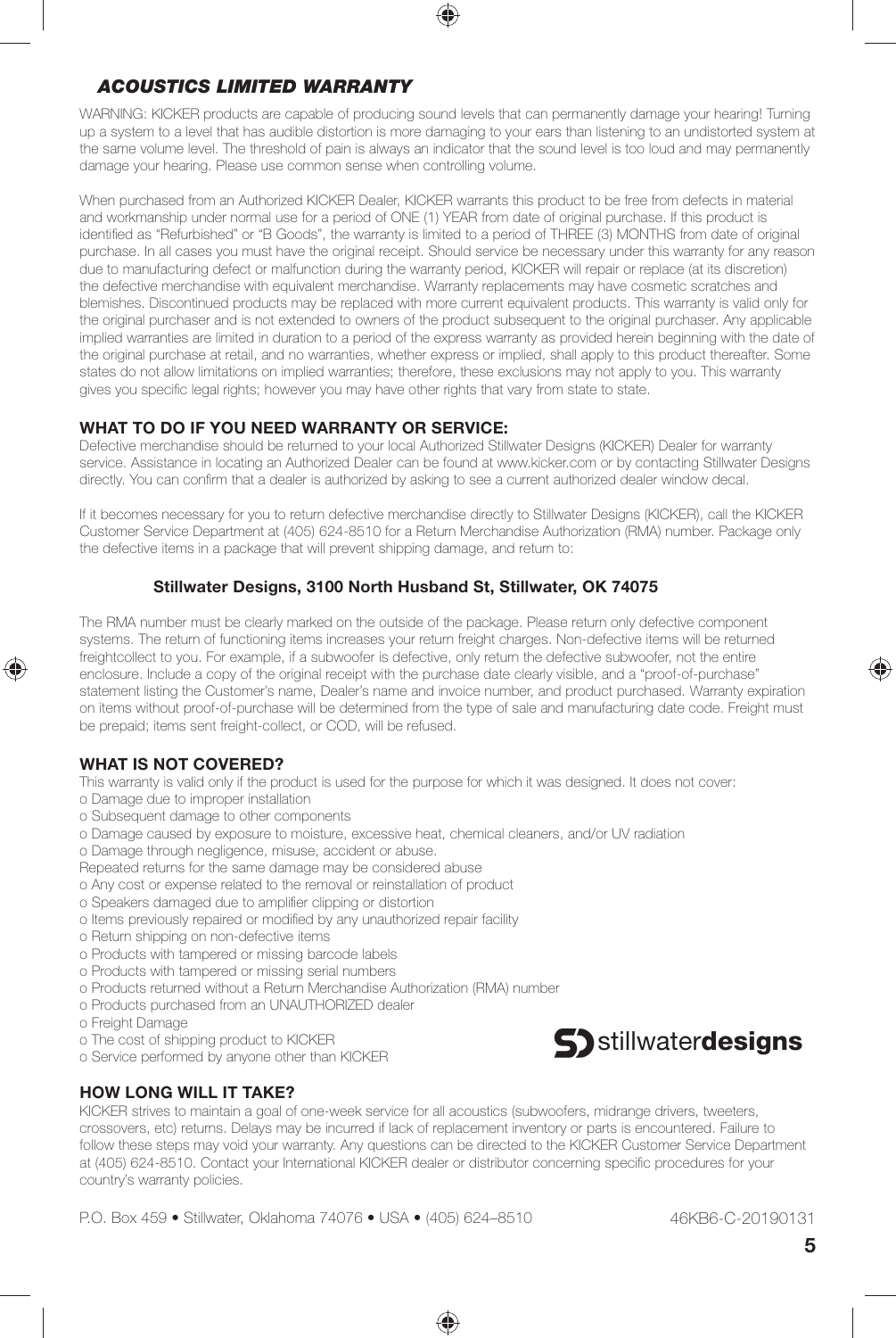| KIKICKER                           | <b>KB6 Full-Range Altavoces</b><br><b>Manual del Propietario</b> |  |
|------------------------------------|------------------------------------------------------------------|--|
| <b>MODELO:</b>                     | KB6                                                              |  |
| Distribuidor autorizado de KICKER: |                                                                  |  |
| Fecha de compra:                   |                                                                  |  |
| Número de serie del altavoces:     |                                                                  |  |

El Kicker KB6 se diseñó para "Livin' Loud" en el duro marino, automotor, al aire libre, el garaje/taller, los ambientes de sótano y dormitorio. Utiliza las técnicas avanzadas de materias y construcción para mantener el desempeño que óptimo para años para venir. Los altavoces KB6 son diseñados para jugar en el abierto. El altavoz original de la torre de wakeboarding puede haber sido una versión más temprano del orador de KB. Sus juegos limpian y la música curruscante sobre un de larga distancia. Monte los altavoces en el patio bajo el alero, en el garaje, en su 4x4, y los juega fuerte en el dormitorio.

⊕

# *ESPECIFICACIO*

| <b>Modelo:</b>                            | KB6                             |
|-------------------------------------------|---------------------------------|
| Diseño del altavoz                        | 2-Way                           |
| Tamaño del altavoz [pulg, cm]             | 6 1/2", 16.5                    |
| Tamaño del Salir de Cuernos [plg, mm]     | $2" \times 5", 5.1 \times 12.7$ |
| Impedancia nominal $[\Omega]$             | 8                               |
| Resistencia de CC $[\Omega]$              | 6.8                             |
| Gama de potencias [vatios RMS]            | $6 - 75$                        |
| Procesamiento máximo de potencia [vatios] | 150                             |
| Sensibilidad [1W, 1m]                     | 90                              |
| Respuesta de Frecuencias [Hz]             | $55 - 21k$                      |
| Altura [pulg, mm]                         | 11", 279                        |
| Ancho [pulg, mm]                          | 8 1/8", 210                     |
| Profundidad [pulg, mm]                    | 8 1/8", 210                     |
|                                           |                                 |

⊕

# *INSTALACIÓN*

**Montaje:** Escoja un lugar estructuralmente sólido para montar el KB6 KICKER. Asegúrese de que no haya nada por detrás de dónde van a entrar los tornillos. El sonido producido por los altavoces KB6 es direccional. Los altavoces pueden ser montados verticalmente u horizontalmente, y el paréntesis que monta puede ser orientado. Encuentre el mejor posisition para el sonido estereofónico. La mejor posición que monta para sus nuevos altavoces KB6 es como muy lejos de la posición que escucha como posible, con los altavoces frente a hacia la posición que escucha. Si necesario, agrega más altavoces KB6 al sistema para ayudar a distribuir y equilibrar la sano-etapa. El logo KB6 "K" puede ser girado 360 grados. Después que determinar el mejor posistions que monta, verifica con cuidado las áreas donde el hardware que monta irá. Las ubicaciones de montar de costumbre requerirán más preparación, el trabajo y personalizaron posiblemente hardware. Si la ubicación que monta le requiere a cortar metal, evite metal estructural, las líneas de alcantarilla y refuerzos. En o caso, la marca segura el altavoz no intervendrá con los mecanismos de vehículo o el partido que usted recibe. Usted es el único responsable del montaje seguro.

♠

**6**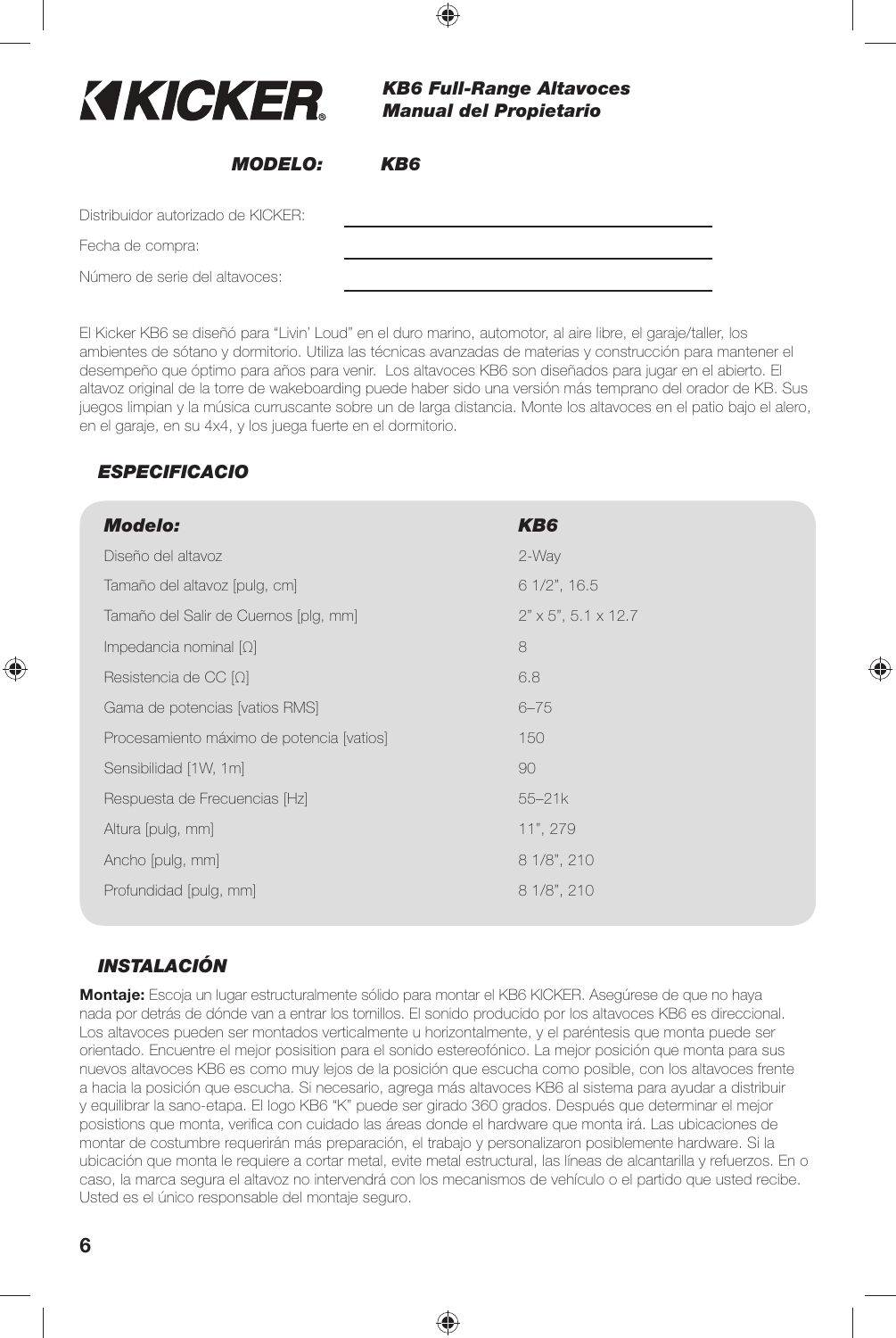



**Utilice el paréntesis que monta como una "plantilla" para marcar los hoyos que montan en la ubicación que monta. Utilice un 7/64" (2.5mm) broca cuando se usa los tornillos suministrados. Entonces enrosque el paréntesis que monta a la ubicación que monta.**

 $\bigoplus$ 



♠

**Destornille las perillas que cierran en ambos lados del altavoz que monta paréntesis.**



**Posicione el altavoz KB6 y abroche "fl ojamente" las perillas que cierran, ajustan el ángulo del altavoz y aprietan las perillas que cierran una vez usted tiene el escuchar deseado el ángulo.** 

Si el hardware suministrado no es aplicable a su instalación, algunos otros medios de conectar seguramente a los oradores a la nave se debe utilizar. El 1 / 4 "-20 insertos roscados se puede utilizar con otros sistemas de montaje para personalizar su instalación. Usted es únicamente responsable de abrochar la caja en su vehículo.

**7**

◈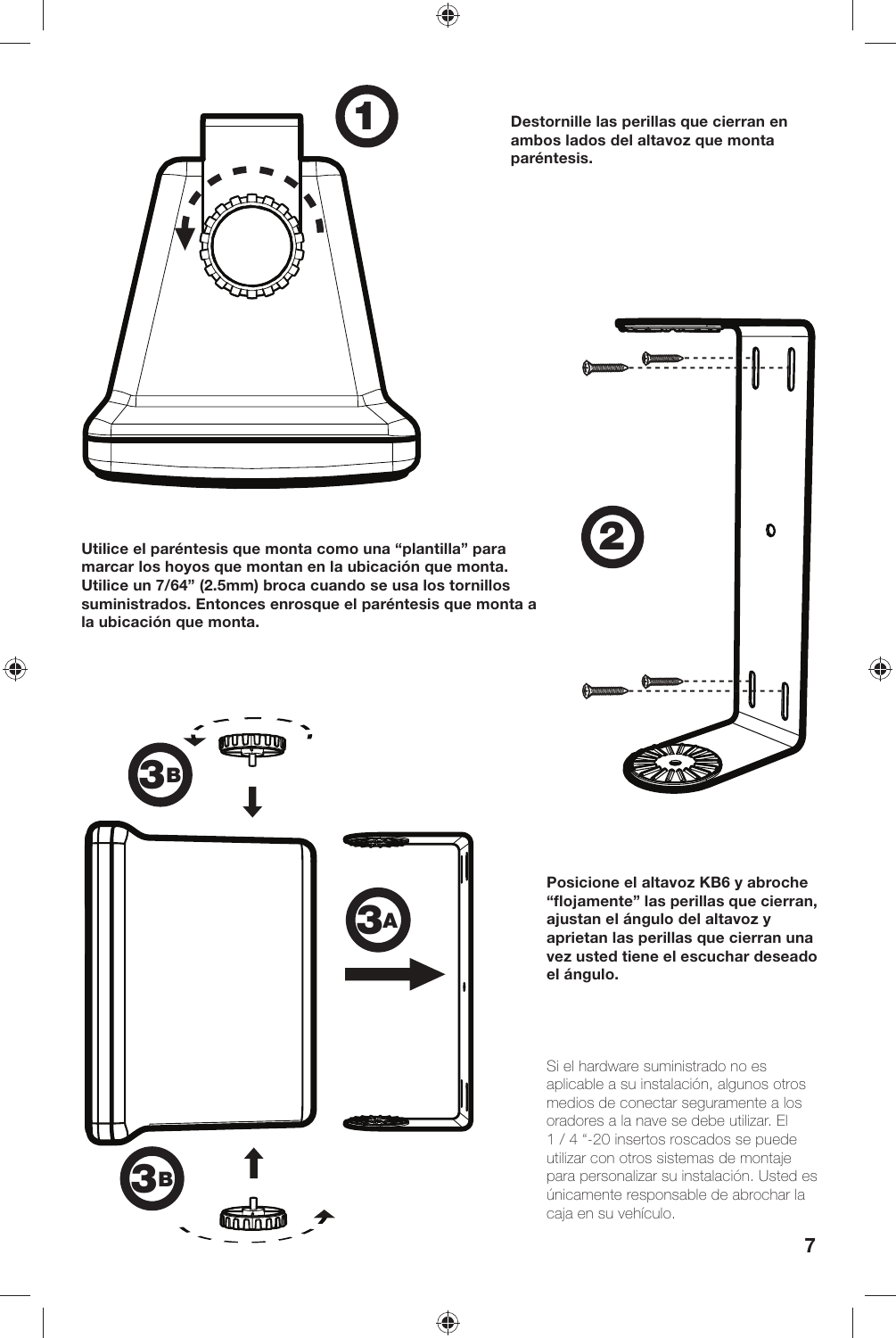

**Cableado:** Si cable de altavoz no está disponible en su montar deseado la ubicación, puede ser necesario para correr el cable por la torre de wakeboarding. El cable del altavoz debe ser alejado de orillas agudas para evitar la posibilidad de ser pellizcado moviendo mecanismos y es fuera de la manera de personas. Si usted debe taladrar un hoyo para correr la cabina del altavoz; E por ninguna ubicación, tiene cuidado para no taladrar en otro alambrado ni mecanismos existentes. El tiempo que un cable es corrido por un hoyo, es necesario para meter un ojal de caucho para proteger el cable del daño. Lea sus códigos locales que construyen para los procedimientos y precauciones necesarios para empezar a escasear el voltaje cable en su hogar o skatepark interior.

Una vez que el cable del altavoz es colocado, tape los cables del altavoz firmemente en las terminales positivas y negativas de altavoz en la espalda del altavoz KB6. Usted puede querer quitar el paréntesis que monta para conseguir una vista clara de las terminales. Mantenga la polaridad que apropiada entre todo altavoces. El KB6 otro fin de estos cables conecta a su unidad fuente o el amplificador en una manera semejante.



#### **Terminal del altavoz**

#### **Estante para libros:**

♠

Los altavoces del Pateador KB6 pueden jugar en el estante para libros. Los pies del caucho son previstos este tipo de la aplicación. Quite las dos perillas que cierran y el paréntesis que monta del altavoz. Conecte los pies de caucho, reconectan la perilla que cierra y lo ajusta al ángulo deseado. Recomendamos empezar con el orador en un ángulo plano.

♠



Si usted tiene más preguntas sobre la instalación o funcionamiento de su nuevo producto KICKER, vea al distribuidor autorizado de KICKER donde usted hizo su compra. Para obtener más consejos en la instalación, haga clic en la lengüeta SUPPORT (SOPORTE) en la página de inicio www.kicker.com. Escoja TECHNICAL SUPPORT (SOPORTE TÉCNICO), elija el tema que le interese, y luego descargue o vea la información correspondiente. Por favor envíe correo electrónico a support@ kicker.com o llame a servicios técnicos al (405) 624-8583 para preguntas sin respuesta o específicas.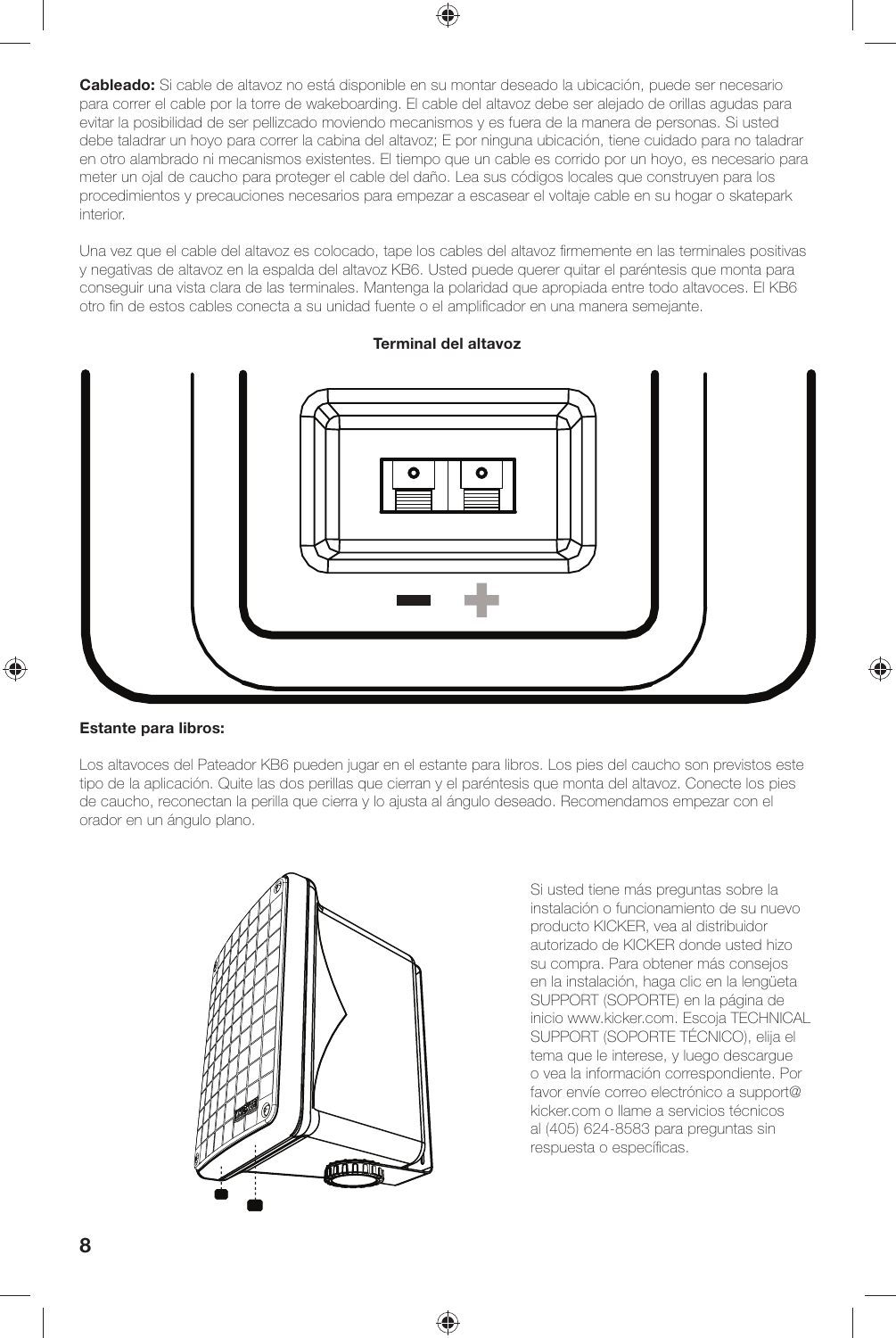| <b>KIKICKER.</b>              | <b>KB6 Full-Range</b><br><b>Lautsprecher Benutzer HandBuch</b> |
|-------------------------------|----------------------------------------------------------------|
| <i><b>MODELL:</b></i>         | KB6                                                            |
| Autorisierter KICKER-Händler: |                                                                |
| Kaufdatum:                    |                                                                |
| Lautsprecher-Seriennummer:    |                                                                |

Die KB6 Lautsprecher sind ausdrücklich für Gebrauch im Freien entworfen. Er macht sauberen und knusprigen Klang über einer langen Entfernung. Er ist ideal für viele Anwendungen. Es ist Materialien und Konstruktion fortgeschritten beizubehalten, dass ideale Leistung jahrelang kommt. Stellen Sie sie auf der Terrasse unter dem Dachvorsprung, in der Garage, auf Ihrem 4x4 oder Truck, auf und spielen Sie die Kicker KB6 laut im Wohnheim! Der Lautsprecher darf senkrecht oder horizontal aufgestellt werden, und der Befestigungsbügel kann für das Optimum umgebogen werden. Finden Sie den besten Ort für stereofonischen Klang. Installieren von mehr Lautsprechern zum Ort verteilt und gleicht die Räumlichkeit aus. Das KB6 "K" Firmenzeichen darf 360 Grade gedreht werden.

# *TECHNISCHE DATEN*

♠

| <b>Modell:</b>                                    | KB6                               |
|---------------------------------------------------|-----------------------------------|
| Lautsprecheraufbau                                | 2-Way                             |
| Tieftönergröße [Zoll, cm]                         | $61/2$ ", $16.5$                  |
| Kompressor Beladen Horn Ausfahrt Größe [Zoll, mm] | $2" \times 5", 5, 1 \times 12, 7$ |
| Nennimpedanz $[\Omega]$                           | 8                                 |
| Gleichstromwiderstand $[\Omega]$                  | 6,8                               |
| Leistungsbereich [Watt RMS]                       | $6 - 75$                          |
| Spitzenbelastbarkeit [Watt]                       | 150                               |
| Empfindlichkeit [1W, 1m]                          | 90                                |
| Effektiver Frequenzbereich [Hz]                   | $55 - 21k$                        |
| Höhe [Zoll, mm]                                   | 11", 279                          |
| Breite [Zoll, mm]                                 | 8 1/8", 210                       |
| Tiefe [Zoll, mm]                                  | 8 1/8", 210                       |

# *INSTALLATION*

**Einbau:** Wählen Sie für die Installation des KICKER-KB6 eine strukturell stabile Stelle. Vergewissern Sie sich, dass sich hinter der Einschraubposition der Schrauben nichts befindet. Die beste Befestigungsposition für Ihre neuen KB6 Lautsprecher ist entfernt von der zuhörenden Position. Stellen Sie die Lautsprecher nach der zuhörenden Position ein. Im Heim kann der KB6 leicht Musik von drei zu sieben Meter weg von der zuhörenden Position spielen. Sitten Befestigungsorte werden mehr Vorbereitung, Arbeit und vielleicht individuelle Befestigungselemente erfordern. Wenn der Befestigungsort erfordert, dass Sie Metall schneiden, vermeiden Sie strukturelles Metall, Abwasserkanallinien und geschweifte Klammern. Vergewissern Sie sich in jeden Fall, dass der Lautsprecher sich in die Mechanismen des Fahrzeugs oder der Partei nicht einmischen wird, die Sie auf der hinteren Terrasse machen. Sie sind allein für die sichere Montage verantwortlich.

♠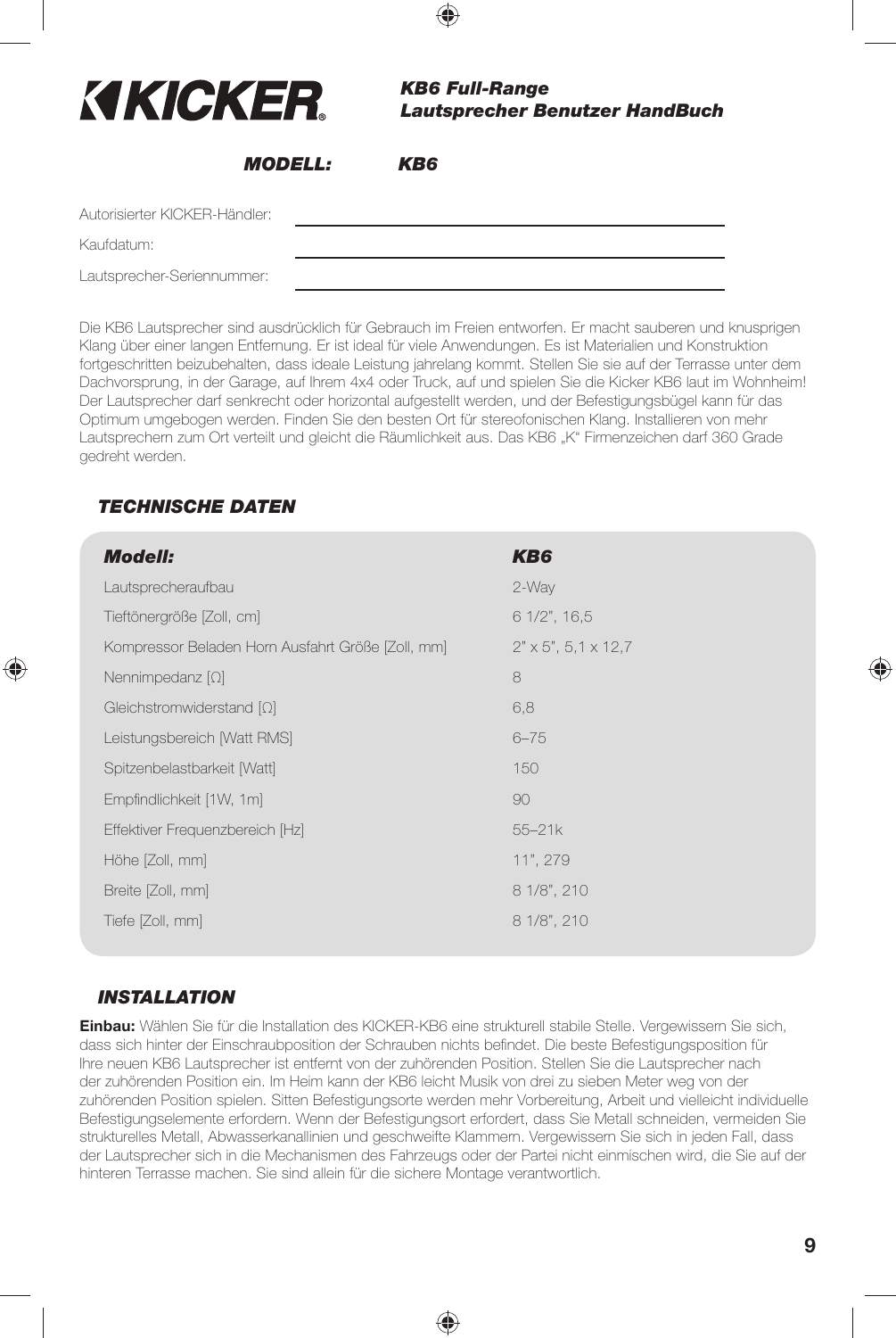

**Nehmen Sie die verschließenden Knöpfe vom Befestigungsbügel heraus.**

mit

Schrauben**2**  $\mathbf 0$ 

> **Stellen Sie den KB6 Lautsprecher ein und befestigen Sie "lockerig" die verschließenden Knöpfe, stellen Sie den Winkel vom Lautsprecher ein und befestigen Sie die verschließenden Knöpfe fest.**

◈

Wenn die beiliegenden Befestigungselemente nicht für Ihre Installation passen, muss eine andere Methode zur sicheren Befestigung des Systems am Fahrzeug verwendet werden. Das 1/4"-20 Gewinde-Einsätze können mit anderen Befestigungssysteme verwendet werden, um Ihre Installation anpassen. Sie sind allein verantwortlich für das Gehäuse in Ihrem Fahrzeug zu befestigen.

Benutzen Sie den Befestigungsbügel als ein "Modellrahmen" **um die Befestigungslöcher auf dem Befestigungsort zu markieren. Benutzen Sie einen 2,5mm Drill für den versorgten Schrauben. Benutzen Sie einen 2,5mm Drill für den versorgten Schrauben. Schrauben Sie den Befestigungsbügel zum Befestigungsort.** 



♠

 $\bigoplus$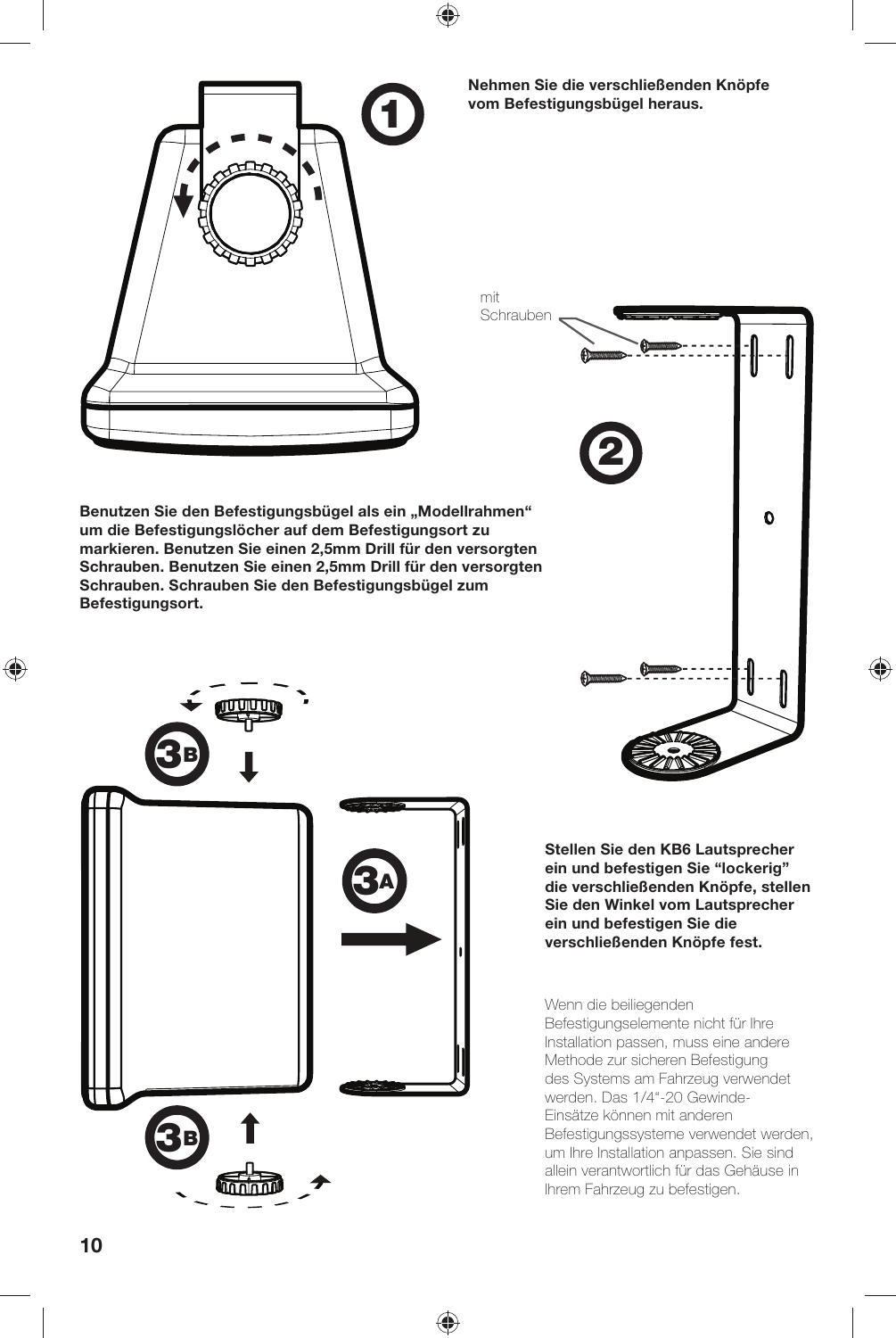

Nachdem das Lautsprecherkabel installiert ist, verbinden Sie die Lautsprecherkabel in Lautsprecherterminale den KB6 Lautsprecher. Behalten Sie passende Polarität zwischen allen KB6 Lautsprechern bei. Verbinden Sie das andere Ende von den Kabeln zu Ihrer Autoradio oder Verstärker auf Gleiche Weise.

#### **Hinterer Blick von Lautsprecherterminal**



#### **Auf dem Bücherbord:**

♠

Die KB6 Lautsprecher können auf dem Bücherbord benutzt werden. Gummifüße sind diese Art Anwendung geliefert. Nehmen Sie die zwei verschließenden Knöpfe und dann der Befestigungsbügel vom Lautsprecher heraus. Befestigen Sie die Gummifüße, befestigen Sie wieder den Verschließenden Knopf, und stellen Sie ihn ein, bis der gewünschte Winkel erreicht ist. Wir empfehlen den Lautsprecher an einem ebenen Winkel.

♠



Wenn Sie Fragen zur Installation Ihrer KB6 Lautsprecher haben, setzen Sie sich bitte mit dem KICKER-Fachhändler in Verbindung, bei dem Sie die Lautsprecher gekauft haben. Weitere Installationshinweise finden Sie im Bereich SUPPORT auf der KICKER-Internetseite www.kicker.com. Wenn Sie immer noch offene oder sehr spezifische Fragen haben, Senden Sie eine E-Mail an support@kicker.com.

**11**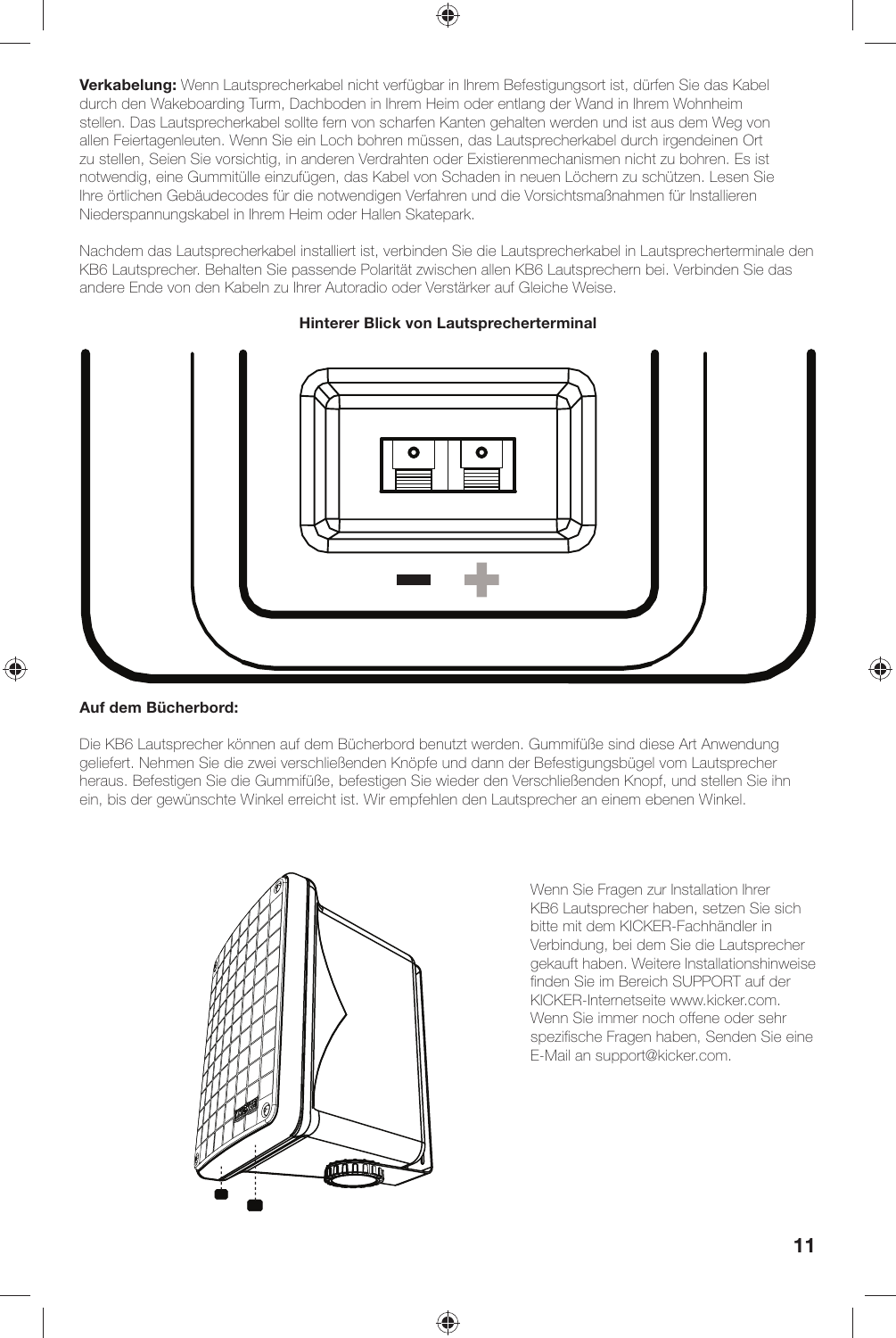| KIKICKER                 |                | <b>KB6 Manuel d'utilisationdes</b><br><b>Haut-parleurs Full-Range</b> |
|--------------------------|----------------|-----------------------------------------------------------------------|
|                          | <b>MODÈLE:</b> | KB6                                                                   |
| Revendeur agréé KICKER : |                |                                                                       |
| Date d'achat :           |                |                                                                       |
| Numéro de série          |                |                                                                       |

Vos haut-parleurs de KB6 ont été conçus pour l'environnement dur marin, automoteur, extérieur, le garage/ atelier, les environnements de sous-sol et dortoir. L'haut-parleur utilise des matériels avancés et les techniques de construction pour maintenir l'exécution optimale pendant des années pour venir. Le Botteur KB6 haut-parleurs sont conçus pour monter dans l'ouvert. Il joue la musique propre et croustillante. Monter les haut-parleurs sur le patio sous les avant-toit, dans le garage, sur votre 4x4 ou morfondu, et les jouer bruyant dans la résidence !

⊕

# *SPÉCIFICATIONS*

| <b>Model:</b>                                    | KB6                               |
|--------------------------------------------------|-----------------------------------|
| Type de haut-parleur                             | 2-Voies                           |
| Diamètre du haut-parleur de graves (pouces, cm)  | $61/2$ ", $16.5$                  |
| Diamètre du Corne de sortie d'aigus (pouces, cm) | $2" \times 5", 5, 1 \times 12, 7$ |
| Impédance nominale $[\Omega]$                    | 8                                 |
| Résistance c,c, $[\Omega]$                       | 6,8                               |
| Plage de puissance [watts efficaces]             | $6 - 75$                          |
| Puissance admissible [watts]                     | 150                               |
| Sensibilité [1W, 1m]                             | 90                                |
| Plage de fréquence effective [Hz]                | $55 - 21k$                        |
| Hauteur (pouces, mm)                             | 11", 279                          |
| Largeur (pouces, mm)                             | 8 1/8", 210                       |
| Profondeur (pouces, mm)                          | 8 1/8", 210                       |

♠

# *INSTALLATION*

**Montage:** Choisissez un emplacement de structure saine pour monter votre KB6 KICKER. Assurez-vous que l'arrière de l'emplacement où vous allez enfoncer les vis ne comporte aucun élément. Dans la plupart des applications l'emplacement le mieux montant pour votre nouveau KB6 haut-parleurs sont comme au loin de la position écoutant comme possible. Dans l'environnement familier, le KB6 joue la musique de trois à sept mètres loin d'écouter de position. Le son produit par l'haut-parleur KB6 est directionnel. L'haut-parleur pourrait être verticalement monté ou horizontalement, et le crochet montant peut être incliné. Trouver le meilleur emplacement pour le son stéréophonique. Si nécessaire, ajouter les haut-parleurs de KB au système pour aider distribuent et équilibrent la son-étape. Après avoir déterminé les emplacements le mieux montants, soigneusement vérifier les secteurs où le matériel montant sera placé. Coutume monter les emplacements exigeront plus de préparation, le travail et le matériel probablement personnalisé. Si l'emplacement montant exige que vous ayez coupé le métal, évitez structural en métal, les lignes d'égout et les attaches. Vous êtes seul responsable du montage en toute sécurité.

♠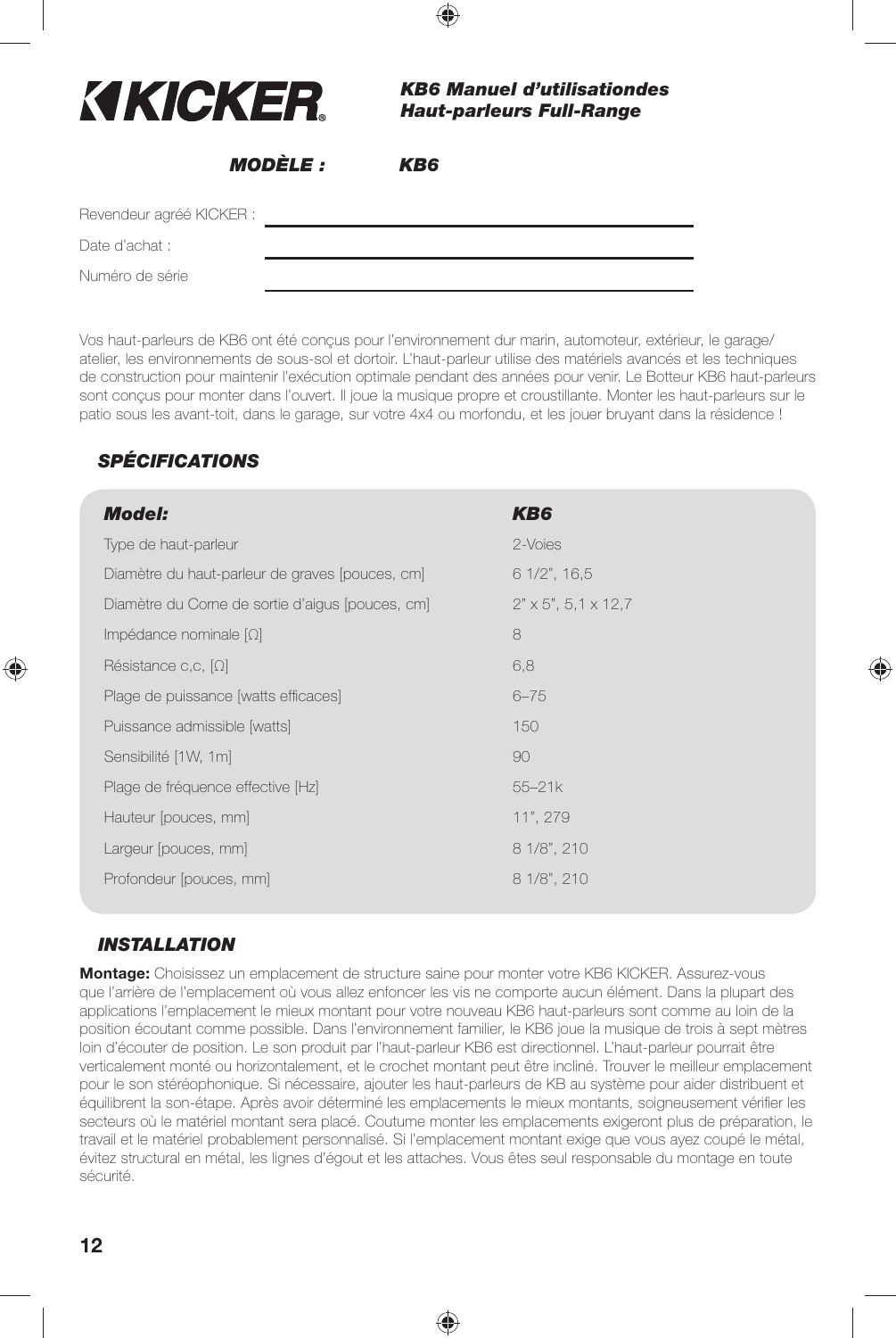



**Dévisser les boutons verrouillant de côté et d'autre de l'haut-parleur montent le crochet.**



**Disposer le KB6 haut-parleurs et attacher « lâchement » les boutons verrouillant, ajuster l'angle de l'haut-parleur et resserrer les boutons verrouillant une fois vous a l'écouter l'angle désiré.** 

Si le matériel fourni n'est pas applicable à votre installation, quelques autres moyens d'attachant assurément les hautparleurs au bateau doivent être utilisés. Vous êtes uniquement responsable d'attacher le caisson dans votre véhicule. Le 1/4"-20 inserts filetés peuvent être utilisés avec d'autres systèmes de montage pour personnaliser votre installation.

**Utiliser le crochet montant comme un « gabarit » pour marquer les trous montant sur l'emplacement montant. Utiliser un 2,5mm exercice en utilisant les vis fournies. Alors visser le crochet montant à l'emplacement montant.**

 $\bigoplus$ 



♠

◈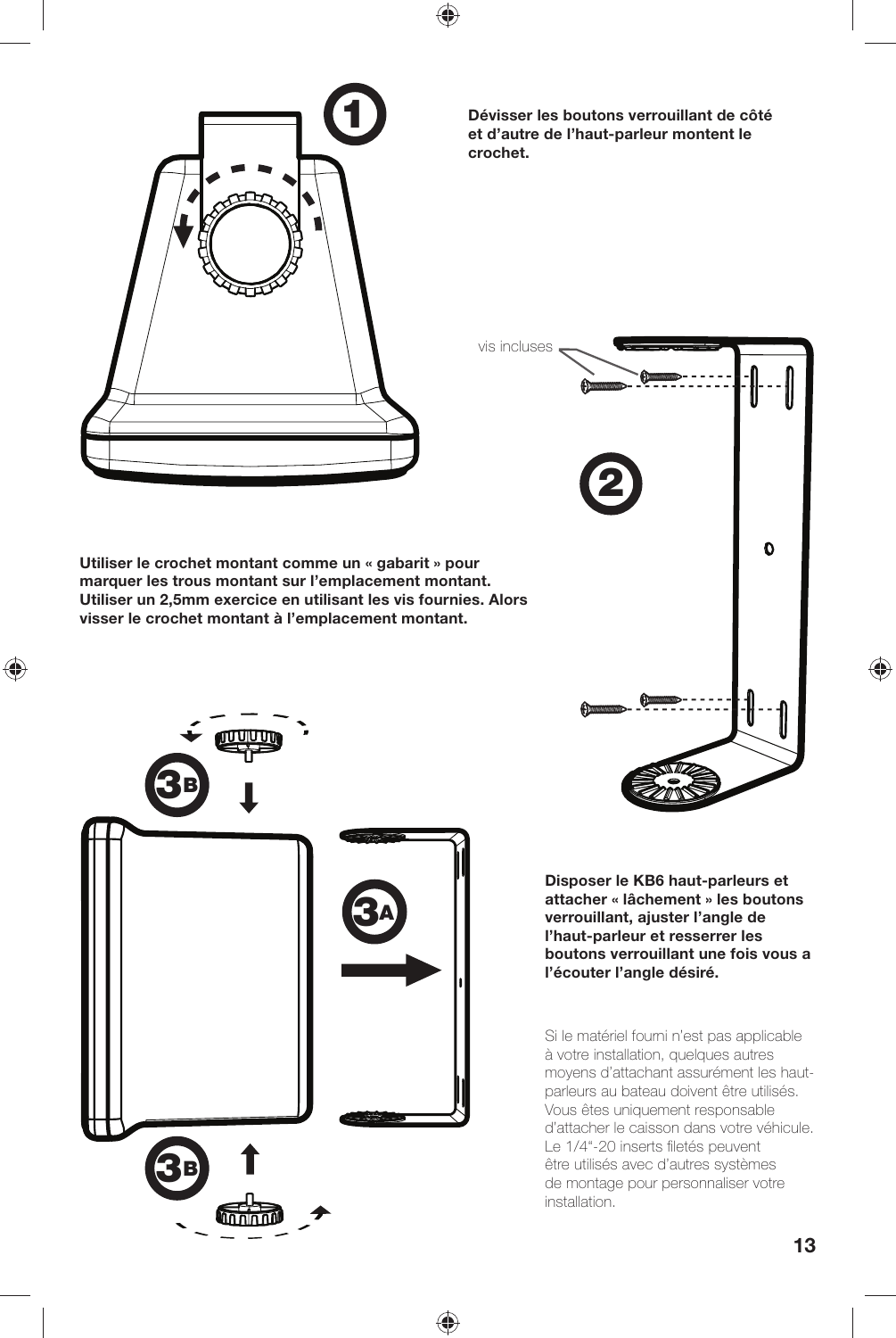

Une fois le câble d'haut-parleur est placé, connecte le câble d'haut-parleur aux terminaux d'haut-parleur sur le dos du KB6. Maintenir la polarité correcte entre tout KB6 haut-parleurs. L'autre fin de ces câbles connecte à votre unité de l'appareil source ou à l'amplificateur dans une manière similaire.

*Terminal d'haut-parleur*

**sur l'Etagère:** Le Botteur KB6 haut-parleurs peuvent jouer sur l'étagère. Les pieds en caoutchouc sont pourvu à ce type d'application. Enlever les deux boutons verrouillant et alors le crochet montant de l'haut-parleur. Attacher les pieds en caoutchouc, rattacher le fond verrouillant le bouton et l'ajuste jusqu'à ce que l'angle désiré est atteint. Nous recommandons commencer avec l'haut-parleur à un angle égal.

♠



Si vous avez des questions relatives à l'installation des haut-parleurs KB6, contactez le revendeur agréé KICKER qui vous les a vendus. Pour obtenir d'autres conseils sur l'installation, cliquez sur l'onglet SUPPORT de la page d'accueil KICKER, www.kicker.com. Sélectionnez le lien Technical Manuals et téléchargez le manuel technique voulu (format PDF), ou envoyez uncourriel à support@kicker.com. Si vous avez d'autres questions, téléphonez aux services techniques en composant le (+1) 405-624-8583.

♠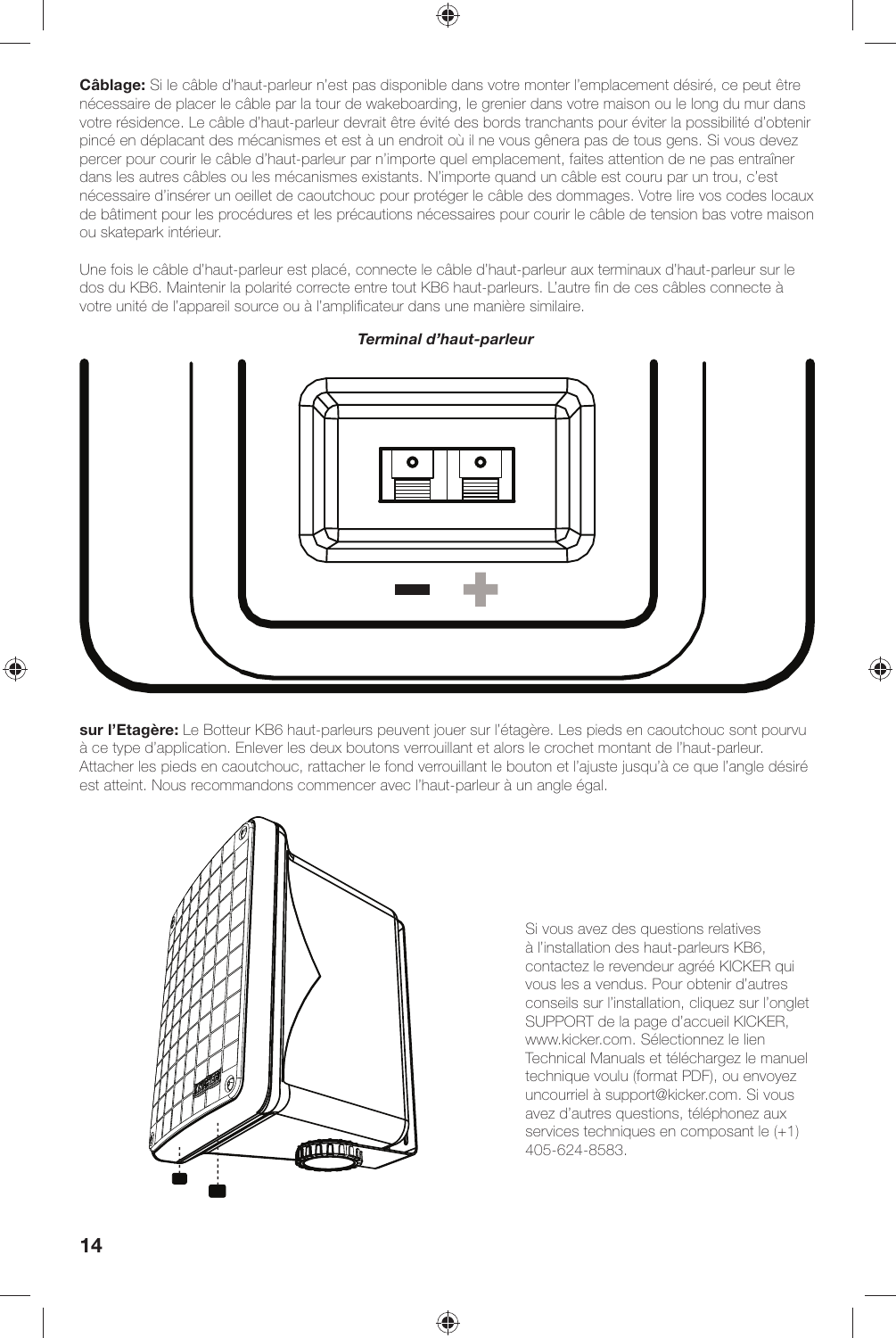# *INTERNATIONAL WARRANTY*

Contact your International KICKER dealer or distributor concerning specific procedures for your country's warranty policies.

Our goods come with guarantees that cannot be excluded under the **Australian Consumer Law**. You are entitled to a replacement or refund for a major failure and for compensation for any other reasonably foreseeable loss or damage. You are also entitled to have the goods repaired or replaced if the goods fail to be of acceptable quality and the failure does not amount to a major failure.

#### **GARANTÍA INTERNACIONAL** *Versión Español*

Comuníquese con su concesionario o distribuidor KICKER internacional para obtener infor ación sobre procedimientos específicos relacionados con las normas de garantía de su país.

La frase "combustible para vivir la vida Livin' Loud™ a todo volumen" se refiere al entusiasmo por la vida que la marca KICKER de estéreos de automóvil representa y a la recomendación a nuestros clientes de que vivan lo mejor posible ("a todo volumen") en todo sentido. La línea de altavoces y amplificadores KICKER es la mejor del mercado de audio de automóviles y por lo tanto representa el "combustible" para vivir a todo volumen en el área de "estéreos de automóvil" de la vida de nuestros clientes. Recomendamos a todos nuestros clientes que obedezcan todas las reglas y reglamentos locales sobre ruido en cuanto a los niveles legales y apropiados de audición fuera del vehículo.

#### **INTERNATIONALE GARANTIE** *Deutsche Version*

Nehmen Sie mit Ihren internationalen KICKER-Fachhändler oder Vertrieb Kontakt auf, um Details über die Garantieleistungen in Ihrem Land zu erfahren.

Der Slogan "Treibstoff für Livin' Loud" bezieht sich auf die mit den KICKER-Autostereosystemen assoziierte Lebensfreude und die Tatsache, dass wir unsere Kunden ermutigen, in allen Aspekten ihres Lebens nach dem Besten ("Livin' Loud") zu streben. Die Lautsprecher und Verstärker von KICKER sind auf dem Markt für Auto-Soundsysteme führend und stellen somit den "Treibstoff" für das Autostereoerlebnis unserer Kunden dar. Wir empfehlen allen unseren Kunden, sich bezüglich der zugelassenen und passenden Lautstärkepegel außerhalb des Autos an die örtlichen Lärmvorschriften zu halten.

#### **GARANTIE INTERNATIONALE** *Version Française*

⊕

Pour connaître les procédures propres à la politique de garantie de votre pays, contactez votre revendeur ou distributeur International KICKER.

AVERTISSEMENT: Les haut-parleurs KICKER ont la capacité de produire des niveaux sonores pouvant endommager l'ouïe de façon irréversible ! L'augmentation du volume d'un système jusqu'à un niveau présentant une distorsion audible endommage davantage l'ouïe que l'écoute d'un système sans distorsion au même volume. Le seuil de la douleur est toujours le signe que le niveau sonore est trop élevé et risque d'endommager l'ouïe de façon irréversible. Réglez le volume en faisant prevue de bon sens!

L'expression " carburant pour vivre plein pot " fait référence au dynamisme de la marque KICKER d'équipements audio pour véhicules et a pour but d'encourager nos clients à faire le maximum (" vivre plein pot ") dans tous les aspects de leur vie. Les haut-parleurs et amplificateurs KICKER sont les meilleurs dans le domaine des équipements audio et représentent donc pour nos client le " carburant pour vivre plein pot " dans l'aspect " installation audio de véhicule " de leur vie. Nous encourageons tous nos clients à respecter toutes les lois et réglementations locales relatives aux niveaux sonores acceptables à l'extérieur des véhicules.